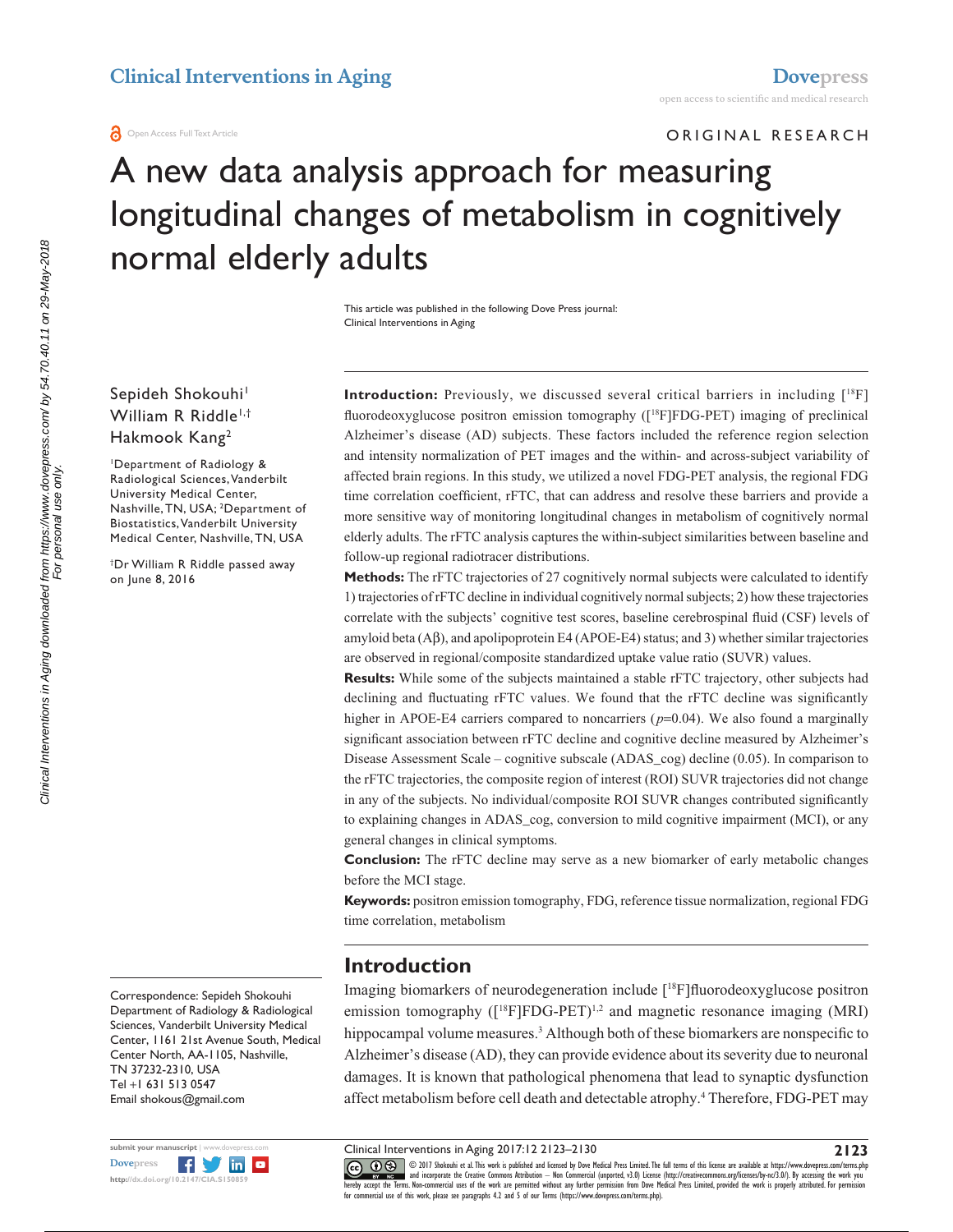be an earlier marker of neuronal changes than hippocampal volume measures. While baseline FDG-PET standardized uptake value ratios (SUVRs) of cognitively normal subjects predict their future memory decline,<sup>5</sup> longitudinal FDG-PET changes are difficult to detect in preclinical AD,<sup>6</sup> possibly due to several technical challenges associated with longitudinal FDG-PET measurements.7 One factor is defining a good control population for preclinical AD.8 The within- and across-subject variability of regions with abnormal metabolism poses another challenge for detecting subtle metabolic changes. While we know from previous research which particular areas become hypometabolic in  $AD$ ,  $3,9-11$  there are also variabilities among individual subjects regarding identifying affected regions and their progression rates.<sup>12–14</sup> Many FDG-PET studies use composite regions of interest (ROIs) that include all potentially affected areas.7,15 This approach averages subject's brain FDG-PET SUVR values from fast declining regions with less affected areas within a large ROI, thus reducing longitudinal effect sizes.16 Unlike composite ROIs, statistical voxelwise methods include only voxels with a significant abnormal activity by comparison to a reference population. Here, the power of analysis depends on the selection of the reference population and is limited by its intersubject variability.<sup>17</sup> Most PET studies in clinical environments utilize semi-quantitative data analyses that require a reference region normalization to account for nonspecific radiotracer uptake. The normalization process is subject to additional variabilities due to metabolic changes in reference regions, particularly in elderly adults with a history of brain injuries or vascular diseases,<sup>18-20</sup> both prevalent in aging populations. There is also an emerging evidence based on FDG-PET that supports the existence of regional increase in neuronal activity as a compensatory mechanism to early AD pathology.<sup>21</sup> Therefore, simultaneous capture of hypermetabolism and hypometabolism may provide a more sensitive way of monitoring the disease progression at early stages.

We previously developed an FDG-PET analysis that overcomes the abovementioned critical barriers in longitudinal FDG-PET. Using this method, we were able to provide trajectories of metabolic changes that correlated with the subject's trajectory of cognitive tests scores<sup>22</sup> at mild cognitive impairment (MCI) stages. The objective of this study was to test this method, known as the regional FDG time correlation coefficient (rFTC), on cognitively normal subjects to identify 1) trajectories of rFTC decline in individual cognitively normal subjects; 2) how these trajectories correlate with the subjects' cognitive test scores, baseline cerebrospinal fluid (CSF) levels of amyloid beta (Aβ), and apolipoprotein E4 (APOE-E4) status; and 3) whether similar trajectories can be observed in regional/composite SUVR values.

# **Materials and methods** Alzheimer's Disease Neuroimaging Initiative (ADNI)

Data used in the preparation of this article were obtained from the ADNI database (adni.loni.usc.edu). The ADNI was launched in 2003 as a public–private partnership, led by Principal Investigator Michael W. Weiner, MD. The primary goal of ADNI has been to test whether serial MRI, PET, other biological markers, and clinical and neuropsychological assessment can be combined to measure the progression of MCI and early AD. All data accessed from ADNI are de-identified and are compliant with relevant privacy regulations.

#### Subject demographics

Data from 27 (11 females) cognitively normal ADNI subjects were used in our study. The average baseline age was 76±5 years. We included only individuals who had at least three follow-up FDG-PET scans and T1-weighted MRI volumes acquired at a time concurrent to the baseline FDG-PET scans. The average subject age at the last follow-up was 79±5 years. The average duration between the subject's baseline and the last follow-up time point was 3±1 years. We identified four subjects whose diagnosis was changed to MCI after the baseline. We also identified seven subjects who had some changes in clinical symptoms, but the diagnosis was not changed to MCI. We included only subjects whose data acquisitions as well as image reconstruction and scatter/attenuation corrections were performed in the same way and using the same scanner at baseline and all follow-up time points to reduce variations in data. Most subjects of this study (21 subjects) had at least four follow-up scans. Based on their ADNI medication records, we identified four subjects who took cognition-enhancing drugs, such as Aricept. Eight subjects were APOE-E4 carriers. The average education was 17±3. All subject information is summarized in Table 1.

# Data acquisition, image reconstruction, and preprocessing

All ADNI FDG-PET scans were acquired at participating ADNI sites following the standardized ADNI protocols.23,24 ADNI FDG-PET images were available at several levels of preprocessing. In "level 1", FDG time frames at equilibrium (starting 30 minutes post injection) were coregistered. These non-normalized images were downloaded. For each subject, we also downloaded the 3D T1-weighted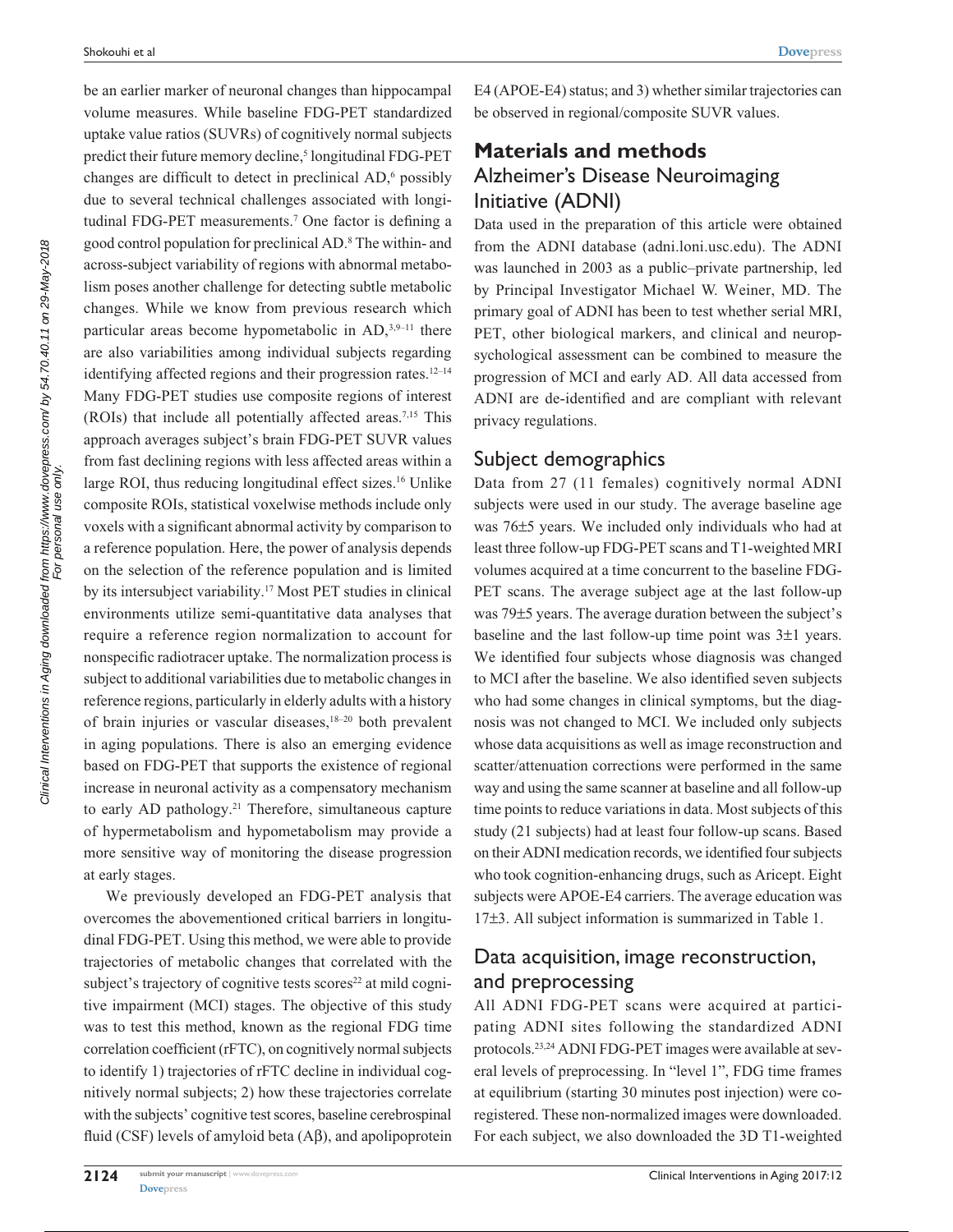#### **Table 1** Subject information

| <b>Variables</b>                             | <b>Measures</b> |
|----------------------------------------------|-----------------|
| Number of subjects, n                        | 27              |
| Female (male), n                             | 11(16)          |
| APOE-E4 carriers, n                          | 8               |
| Education (mean $\pm$ SD)                    | 17±3            |
| Baseline age (mean $\pm$ SD), years          | $76 + 5$        |
| Age at last follow-up (mean $\pm$ SD), years | $79\pm5$        |
| Time between baseline and last scan          | $3+1$           |
| (mean $\pm$ SD), years                       |                 |
| Baseline ADAS cog score (mean $\pm$ SD)      | $6+2$           |
| Baseline MMSE score (mean $\pm$ SD)          | $29+1$          |
| Subjects with changes in clinical symptoms,  | 7               |
| no MCI conversion, n                         |                 |
| Subjects with MCI conversion, n              |                 |

**Abbreviations:** ADAS\_cog, Alzheimer's Disease Assessment Scale – cognitive subscale; APOE-E4, apolipoprotein E4; MMSE, Mini-Mental Status Examination; MCI, mild cognitive impairment.

MRI volumes acquired at closest time points to the baseline FDG-PET images to define the anatomical ROIs. All MRI scans followed the ADNI MRI protocols.<sup>25</sup>

## Clinical ratings

Longitudinally acquired cognitive tests were used to track the subject's temporal progression of cognitive decline. These tests included the Alzheimer's Disease Assessment Scale – cognitive subscale (ADAS\_cog)26 and the Mini-Mental Status Examination (MMSE).27 Only 15 subjects had CSF measures of  $A\beta_{1-42}$  at baseline. These were downloaded from ADNI. The average level of CSF  $\mathbf{A}\beta_{1\text{-}42}$  was 220±60 pg/mL.

#### Image analysis

PET images of each subject were aligned to their T1-weighted MRI volumes. Gray matter (GM) and white matter (WM) masks of the T1-weighted MRI volumes were segmented in subject's native space as described previously.<sup>22,28</sup> Briefly, the T1-weighted MRI volume of each subject was aligned to a reference brain with a rigid transform, and then, the deformation field between the reference brain and the globally aligned T1-weighted MRI volume was calculated with a nonrigid demon registration algorithm.29,30 Binary masks for 11 regions (left and right frontal lobes, posterior and anterior cingulate cortexes, occipital lobe, left and right parietal lobes, left and right temporal lobes, and mid brain) from the reference brain were warped to the ADNI subject's image volume with the nonrigid deformation field. Each brain volume was also segmented into cerebral spinal fluid, GM, and WM with fuzzy  $c$ -means (FCM), $31$  and a GM mask was created for each of the 11 anatomic regions. FCM is a data clustering method that divides a dataset into *c* number of clusters. Every data point belongs to each cluster with a specific degree of membership. For each subject and at each time point, we first constructed a one-dimensional FDG vector from the FDG-PET image. Each element of this vector was the FDG activity from one region. For each subject, the Pearson's correlation coefficients between the subject's baseline FDG vector (Figure 1) and those from the follow-up scans (top middle and right in Figure 1) were



#### **Figure 1** Illustration of the rFTC calculation.

**Notes:** The top plots show the FDG vectors obtained from a single subject's FDG-PET scans at baseline, 12 months, and 24 months. The length of the vector represents the non-normalized mean FDG-PET activities in 11 cortical regions (left and right frontal lobes, posterior and anterior cingulate cortexes, occipital lobe, left and right parietal lobes, left and right temporal lobes, sub-lobar region, and mid brain). The subject's rFTC trajectory is obtained by calculating the weighted correlation coefficients between the subject's baseline FDG vector and those from each follow-up time point.

**Abbreviations:** Corr, correlation coefficient; rFTC, regional FDG time correlation coefficient; FDG, [<sup>18</sup>F]fluorodeoxyglucose; PET, positron emission tomography.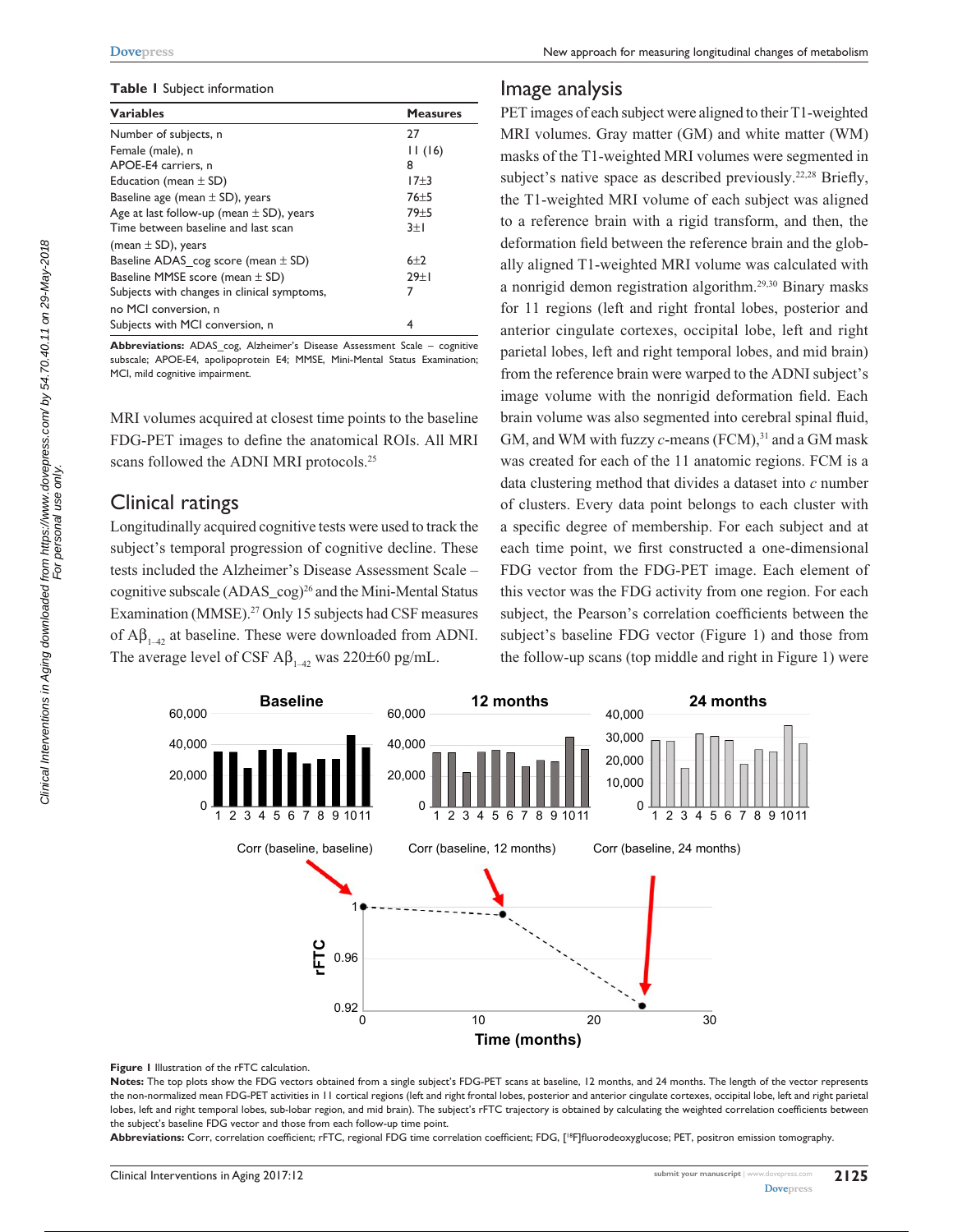calculated. The size of the regions was incorporated as their weighting factor into the correlation calculation.32 The weighted correlation coefficient of the initial vector, rFTC  $(t=0)$ , was equal to 1.0 for every subject. For each subject, the rFTC(t) value at a follow-up scan was determined by the correlation between the subject's FDG vectors at baseline and the follow-up time point. The rFTC outcome of each individual was a trajectory (*x*-axis: time) where the value on the *y*-axis started with 1 at baseline and declined over time as the correlation between the subject's FDG vectors at baseline and follow-up decreased.

#### Statistical analysis

A linear regression model (R software package, [www.r](http://www.r-project.org)[project.org](http://www.r-project.org)) was used to determine whether the presence of APOE-E4 was associated with a faster rFTC decline. The rFTC decline was characterized by 1) difference between the rFTC values at baseline and last follow-up and 2) maximum decrease in the rFTC value during 38 months (maximum fluctuation). The same model was used to determine the impact of subject's CSF levels of  $A\beta_{1-4}$  on the rFTC decline. A linear mixed-effects model with an autoregressive order  $1$  (AR(1)) structure of correlation was used to establish associations between rFTC decline and decline in MMSE and ADAS\_cog test scores (increasing value in ADAS\_cog interprets as decline in cognition) while properly taking into account the underlying longitudinal correlation. Age and gender were included as fixed effects in all models. A generalized linear model was used to determine whether the rFTC decline predicts either subject's conversion to MCI or overall changes in clinical symptoms (clinician's report). A variable for MCI conversion was included in this model. The value for the MCI was set to 0 if the subject did not convert to MCI, 1 when the subject had some changes in clinical symptoms but the diagnosis was not changed to MCI, and 2 when the subject's diagnosis was changed to MCI. The diagnostic summary and baseline changes were downloaded from ADNI (BLCHANGE.csv).

For comparison, another linear regression model was applied to regional and the composite region of interest (ROI) SUVR values to find associations between their longitudinal changes (ie, difference between the SUVR values at baseline and last follow-up) and the cognitive decline and whether baseline SUVR values or changes in SUVR (single or composite regions) predicted conversion to MCI (MCI =2) or general change in clinical diagnosis (MCI =1). For the composite SUVR values, we calculated the average SUVR activity of the same 11 regions that were used for rFTC. The regional and composite ROI activities were normalized to the mean GM cerebellar activity to obtain the associated SUVR values.

#### **Results**

## Statistical analyses of rFTC trajectories

Figure 2 shows the rFTC and composite ROI SUVR trajectories of all subjects. For each subject, the decline in rFTC trajectory was triggered by activity changes in any of the 11 region(s) in any direction (increase or decrease in regional activity). While some of these cognitively normal subjects maintained a stable rFTC trajectory (blue lines), others showed declining rFTC trajectories (red lines).



**Figure 2** rFTC and composite ROI SUVR trajectories of all subjects.

**Notes:** Some subjects maintained high rFTC values (blue lines) and others had declining values (red lines) over time. The threshold for abnormal rFTC decline was set at 0.97.

**Abbreviations:** rFTC, regional FDG time correlation coefficient; ROI, region of interest; SUVR, standardized uptake value ratio.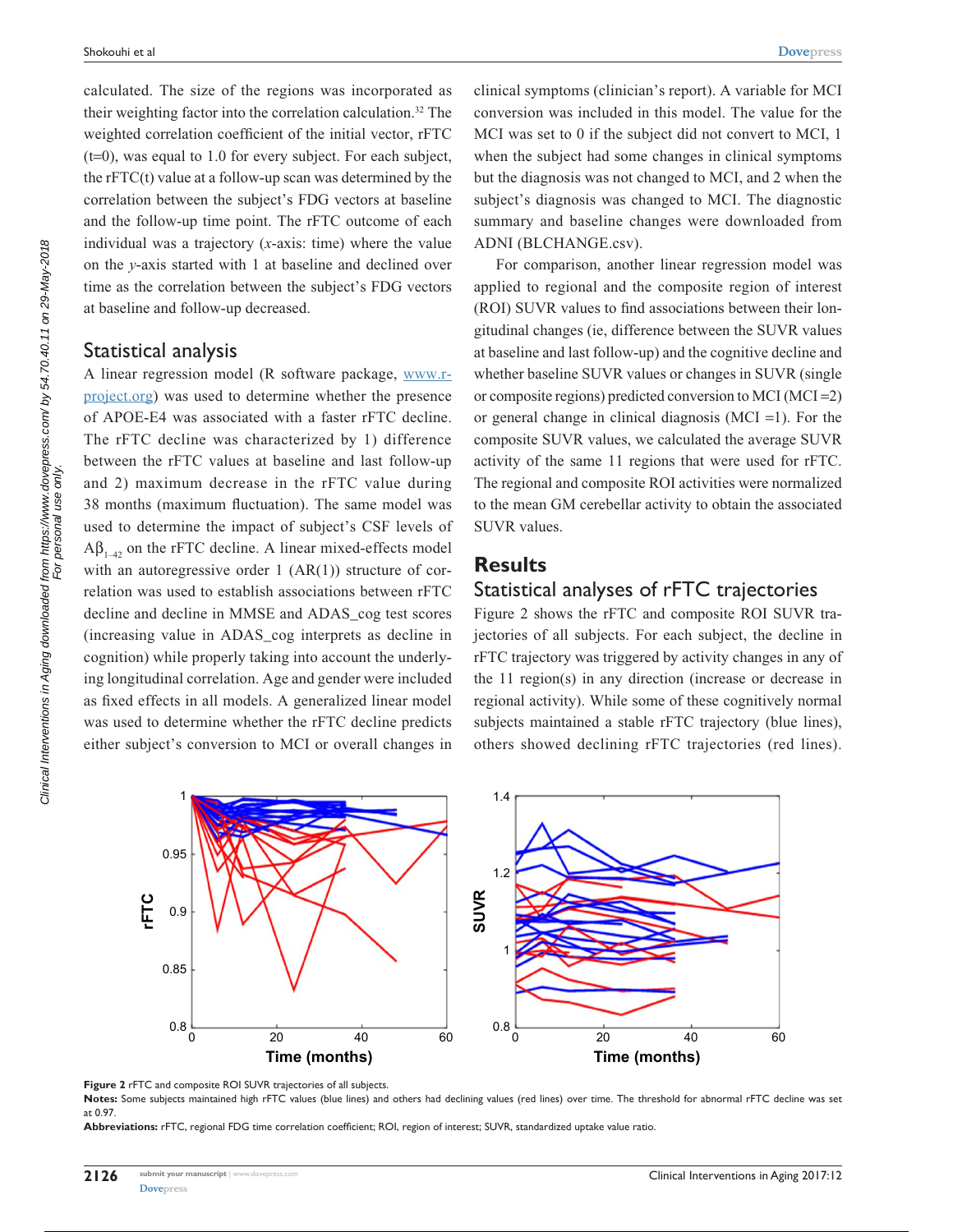

**Figure 3** Box plot of maximum (left) and final (right) rFTC decline in APOE-E4 carriers (group =1) versus noncarriers (group =0). **Abbreviations:** APOE-E4, apolipoprotein E4; rFTC, regional FDG time correlation coefficient.

For comparison, the same subjects' trajectories of composite ROI SUVR values did not change. The statistical analyses indicated a faster rFTC decline in APOE-E4 carriers compared to noncarriers while controlling for age effect. This association was more significant when the maximum decline was used as the outcome variable ( $p=0.04$ ) but not significant  $(p=0.1)$  when the final decline at the last follow-up was used as the outcome variable (Figure 3). The CSF  $\mathsf{AB}_{1\perp 4}$  levels had no significant effect on maximum ( $p=0.158$ ) or final (*p*=0.45) decline.

The results of the linear mixed-effects model analysis showed a significant association between rFTC decline and ADAS\_cog decline ( *p*=0.05). However, the association between rFTC decline and MMSE scores was not significant (*p*=0.086). These associations have been graphically presented in Figure 4. The rFTC decline did not predict



**Figure 4** Association between ADAS\_cog scores and rFTC based on a linear mixed-effects model.

**Abbreviations:** ADAS\_cog, Alzheimer's Disease Assessment Scale – cognitive subscale; rFTC, regional FDG time correlation coefficient.

conversion to MCI (*p*=0.8207) or general change in clinical symptoms (*p*=0.227).

# Statistical analyses of SUVR trajectories and baseline values

In comparison to the rFTC trajectories, the composite ROI trajectories did not change in any of the subjects (Figure 2). No individual ROI SUVR changes contributed significantly to explaining changes in ADAS\_cog, conversion to MCI, or any general changes in clinical symptoms (Table 2).

## **Discussion**

This study introduces a novel way of longitudinal FDG-PET image analysis, the rFTC, to capture subtle regional metabolic changes in brain with a single trajectory per each subject. One objective was to determine whether these trajectories correlate with subtle cognitive changes in normal ADNI subjects. We found a significant association between rFTC

**Table 2** Association between changes in regional SUVR values and ADAS cog decline

| <b>Regions</b><br>for SUVR<br>calculation | ADAS_cog<br>decline | <b>Conversion</b><br>to MCI | Any changes in<br>clinical symptoms |
|-------------------------------------------|---------------------|-----------------------------|-------------------------------------|
|                                           | p-value             | p-value                     | p-value                             |
| Right frontal                             | 0.3147              | 0.7858                      | 0.6077                              |
| Left frontal                              | 0.7218              | 0.2982                      | 0.1053                              |
| Mid brain                                 | 0.5662              | 0.4616                      | 0.4275                              |
| Occipital                                 | 0.3114              | 0.7187                      | 0.1562                              |
| Right parietal                            | 0.2565              | 0.5666                      | 0.8685                              |
| Left parietal                             | 0.4381              | 0.8447                      | 0.2216                              |
| Sublobar                                  | 0.643               | 0.405                       | 0.4304                              |
| Right temporal                            | 0.9284              | 0.3248                      | 0.4325                              |
| Left temporal                             | 0.8464              | 0.1751                      | 0.8141                              |
| Posterior cingulate                       | 0.9358              | 0.9256                      | 0.5586                              |
| Anterior cingulate                        | 0.7273              | 0.1342                      | 0.4778                              |

**Abbreviations:** ADAS\_cog, Alzheimer's Disease Assessment Scale – cognitive subscale; MCI, mild cognitive impairment; SUVR, standardized uptake value ratio.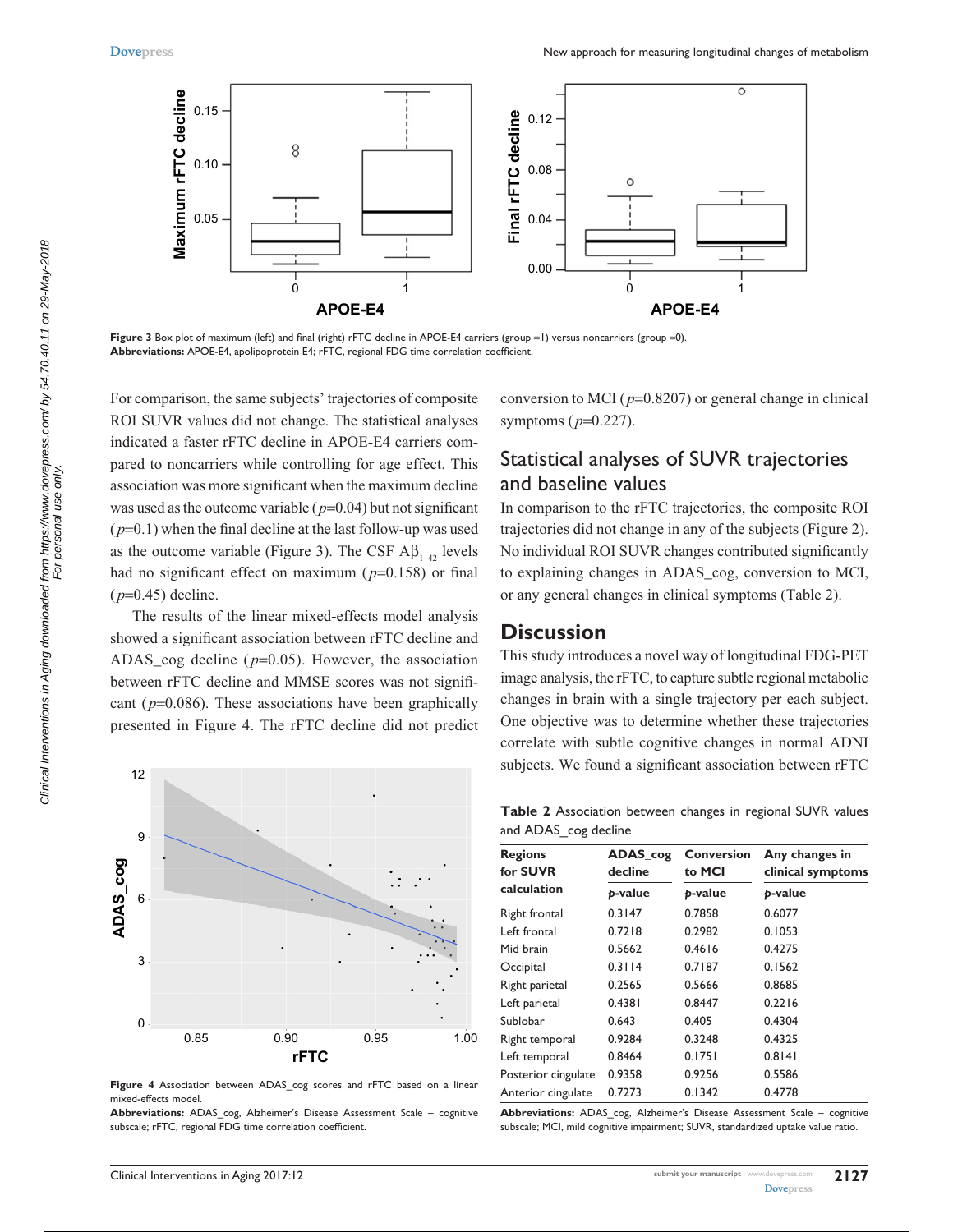**[Dovepress](www.dovepress.com)**

changes and ADAS-cog changes. The lack of significant association between rFTC and MMSE could be related to the small range of MMSE test score, making this test less sensitive to cognitive changes at preclinical stages in comparison. Another interesting outcome was to find significant association between rFTC decline and the subject's APOE-E4 status. One of the limitations of this study is the small sample size, which limits the interpretation of the results. Although ADNI is a large database, fewer subjects (mainly from Phase I) have multiple longitudinal follow-ups. We also took a conservative approach and disregarded subjects whose data acquisition, image reconstruction, and scatter/attenuation correction were not performed with same scanner and same methodology at all time points to reduce scanner-related variabilities in correlation decline.

The results of this study indicate the potential utility of rFTC as a new biomarker of metabolism at preclinical stages of AD. The decline in the rFTC trajectory is triggered by metabolic changes in any part of the brain. Therefore, this technique can capture temporal changes without using a composite ROI. The value of the correlation coefficient accounts for both hypometabolism and hypermetabolism. In contrast to hypometabolism, very few studies have explored the role of increased neuronal activity (and increased metabolism) in early stages of AD. There is an emerging evidence based on functional MRI<sup>33</sup> that supports the existence of neural compensation in older adults. Recruitment of additional neural resources may allow subjects to maintain normal cognitive activity in the presence of abnormal pathological changes. By capturing correlation changes that are triggered by both increase and decrease in brain metabolism, the rFTC analysis provides a unique way of assessing the disease progression at earliest stages where the neuronal compensations are more likely prominent than in the advanced stages of the AD.

One of the most significant limitations of using rFTC in preventive clinical trials is the number of required FDG-PET scans. As current clinical trials are including several MRI acquisitions, Aβ-PET and now tau-PET, it may be challenging to incorporate multiple FDG-PET acquisitions into the study design. In addition, FDG-PET is associated with a higher radiation dose<sup>34</sup> than Aβ-PET.<sup>35</sup> However, the concept of longitudinal correlation measurements can be translated to other in vivo imaging techniques, such as arterial spin labeling (ASL) MRI. Therefore, we believe that this methodology is significant for applications beyond FDG-PET. In addition, by eliminating the reference region normalization, the rFTC methodology could be useful in other applications/diseases where the selection of reference region is particularly challenging (eg, Parkinson's disease<sup>36</sup>) for FDG-PET.

# **Conclusion**

This study explores the utility of a new image analysis method, the rFTC, as a biomarker of metabolic changes in cognitively normal subjects in association with subtle changes in their cognitive status.

# **Acknowledgments**

Data collection and sharing for this project was funded by the ADNI (National Institutes of Health [NIH] Grant U01 AG024904) and Department of Defense (DOD) ADNI (DOD award number W81XWH-12-2-0012). ADNI is funded by the National Institute on Aging, the National Institute of Biomedical Imaging and Bioengineering, and through generous contributions from the following: AbbVie; Alzheimer's Association; Alzheimer's Drug Discovery Foundation; Araclon Biotech; BioClinica, Inc.; Biogen; Bristol-Myers Squibb Company; CereSpir, Inc.; Cogstate; Eisai Inc.; Elan Pharmaceuticals, Inc.; Eli Lilly and Company; EuroImmun; F. Hoffmann-La Roche Ltd and its affiliated company Genentech, Inc.; Fujirebio; GE Healthcare; IXICO Ltd.; Janssen Alzheimer Immunotherapy Research & Development, LLC.; Johnson & Johnson Pharmaceutical Research & Development LLC.; Lumosity; Lundbeck; Merck & Co., Inc.; Meso Scale Diagnostics, LLC.; NeuroRx Research; Neurotrack Technologies; Novartis Pharmaceuticals Corporation; Pfizer Inc.; Piramal Imaging; Servier; Takeda Pharmaceutical Company; and Transition Therapeutics. The Canadian Institutes of Health Research is providing funds to support ADNI clinical sites in Canada. Private sector contributions are facilitated by the Foundation for the NIH [\(www.fnih.org](www.fnih.org)). The grantee organization is the Northern California Institute for Research and Education, and the study is coordinated by the Alzheimer's Therapeutic Research Institute at the University of Southern California. ADNI data are disseminated by the Laboratory of Neuro Imaging at the University of Southern California. This study was supported by NIH grants R00 EB 009106, to SS. The authors would like to thank Baxter Rogers of Vanderbilt University Institute of Imaging Science for supportive discussions. Data used in the preparation of this article were obtained from the ADNI Database (adni. loni.usc.edu). As such, the investigators within the ADNI contributed to the design and implementation of ADNI and/or provided data but did not participate in analysis or writing of this report. A complete listing of ADNI investigators can be found at [http://adni.loni.usc.edu/wp-content/uploads/](http://adni.loni.usc.edu/wp-content/uploads/how_to_apply/ADNI_Acknowledgement_List.pdf) how to apply/ADNI Acknowledgement List.pdf.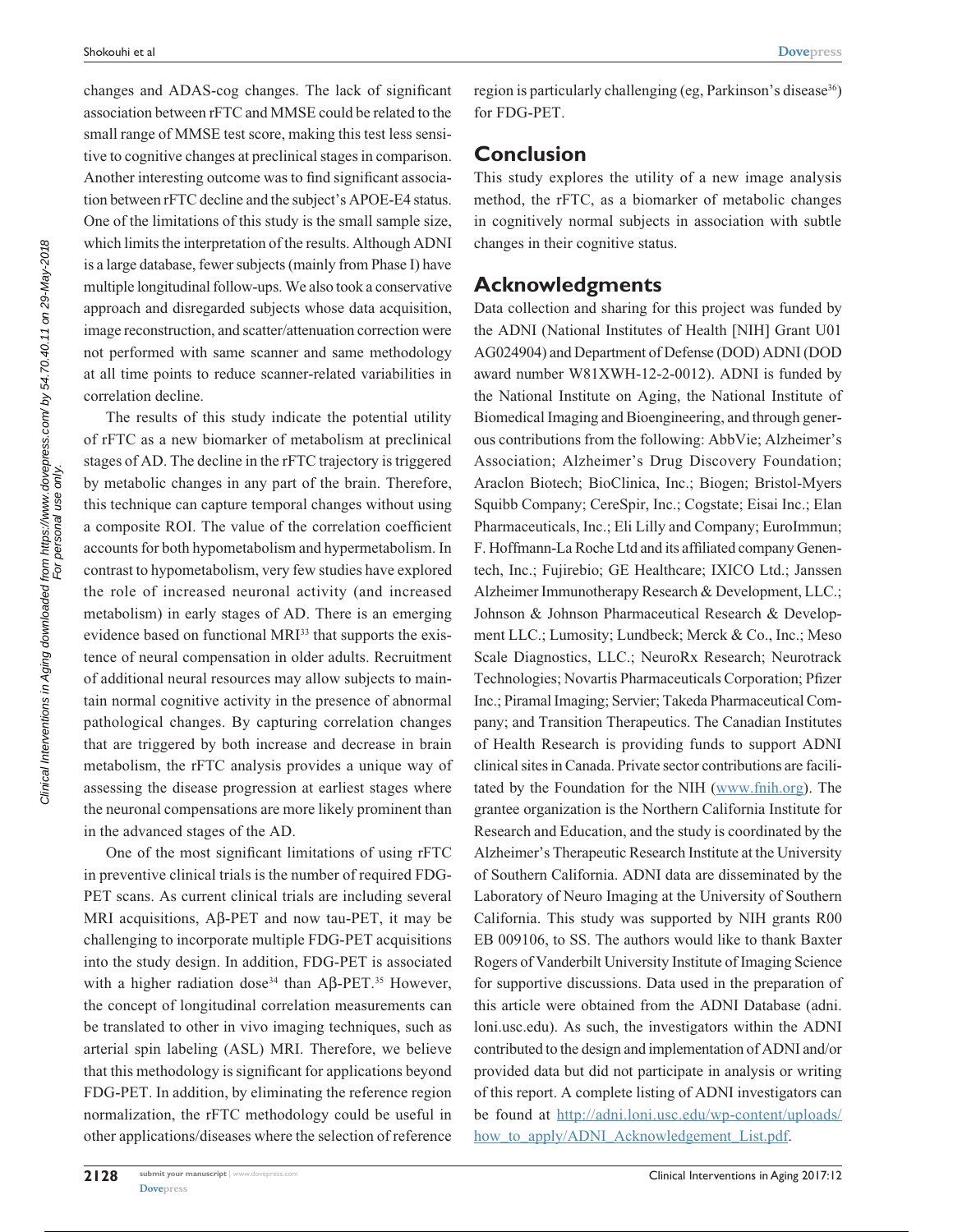# **[Dovepress](www.dovepress.com)**

# **Disclosure**

The authors report no conflicts of interest in this work.

#### **References**

- 1. Jack CR Jr, Knopman DS, Weigand SD, et al. An operational approach to National Institute on Aging-Alzheimer's Association criteria for preclinical Alzheimer disease. *Ann Neurol*. 2012;71(6):765–775.
- 2. Minoshima S, Giordani B, Berent S, Frey KA, Foster NL, Kuhl DE. Metabolic reduction in the posterior cingulate cortex in very early Alzheimer's disease. *Ann Neurol*. 1997;42(1):85–94.
- 3. Knight MJ, McCann B, Kauppinen RA, Coulthard EJ. Magnetic resonance imaging to detect early molecular and cellular changes in Alzheimer's disease. *Front Aging Neurosci*. 2016;8:139.
- 4. Chételat G, Desgranges B, Landeau B, et al. Direct voxel-based comparison between grey matter hypometabolism and atrophy in Alzheimer's disease. *Brain*. 2008;131:60–71.
- 5. Mosconi L, De Santi S, Li J, et al. Hippocampal hypometabolism predicts cognitive decline from normal aging. *Neurobiol Aging*. 2008; 29(5):676–692.
- 6. Landau SM, Harvey D, Madison CM, et al; Alzheimer's Disease Neuroimaging Initiative. Associations between cognitive, functional, and FDG-PET measures of decline in AD and MCI. *Neurobiol Aging*. 2011;32(7):1207–1218.
- 7. Shokouhi S, Campbell D, Brill AB, Gwirtsman HE; Alzheimer's Disease Neuroimaging Initiative. Longitudinal positron emission tomography in preventive Alzheimer's disease drug trials, critical barriers from imaging science perspective. *Brain Pathol*. 2016;26(5):664–671.
- 8. Chen K, Langbaum JBS, Fleisher AS, et al. Twelve-month metabolic declines in probable Alzheimer's disease and amnestic mild cognitive impairment assessed using an empirically pre-defined statistical region-of-interest: findings from the Alzheimer's disease neuroimaging initiative. *Neuroimage*. 2010;51(2):654–664.
- 9. Friedland RP, Budinger TF, Ganz E, et al. Regional cerebral metabolic alterations in dementia of the Alzheimer type: positron emission tomography with [18F]fluorodeoxyglucose. *J Comput Assist Tomogr*. 1983;7(4):590–598.
- 10. Jagust WJ, Friedland RP, Budinger TF, Koss E, Ober B. Longitudinal studies of regional cerebral metabolism in Alzheimer's disease. *Neurology*. 1988;38:909–912.
- 11. Herholz K, Salmon E, Perani D, et al. Discrimination between Alzheimer dementia and controls by automated analysis of multicenter FDG PET. *Neuroimage*. 2002;17:302–316.
- 12. Del Sole A, Clerici F, Chiti A, et al. Individual cerebral metabolic deficits in Alzheimer's disease and amnestic mild cognitive impairment: an FDG PET study. *Eur J Nucl Med Mol Imaging*. 2008;35(7):1357–1366.
- 13. Lam B, Masellis M, Freedman M, Stuss DT, Black SE. Clinical, imaging, and pathological heterogeneity of the Alzheimer's disease syndrome. *Alzheimers Res Ther*. 2013;5(1):1.
- 14. Mosconi L, Mistur R, Switalski R, et al. FDG-PET changes in brain glucose metabolism from normal cognition to pathologically verified Alzheimer's disease. *Eur J Nucl Med Mol Imaging*. 2009;36(5): 811–822.
- 15. Knopman DS, Jack CR Jr, Wiste HJ, et al. 18F-fluorodeoxyglucose positron emission tomography, aging, and apolipoprotein E genotype in cognitively normal persons. *Neurobiol Aging*. 2014;35(9): 2096–2106.
- 16. Klein G, Sampat M, Staetwen D, et al. Head-To-Head comparison of image analysis methods in longitudinal Alzheimer's disease FDG-PET studies. *Alzheimer Assoc Int Conf*. 2016;12(7):1140.
- 17. Linesh P, Ih G, Minoshima S, Waxman AD. Interpretation of functional brain imaging results using quantitative analysis; definition of abnormality must be defined with caution when comparing subjects to a normal database. *J Nucl Med*. 2016;57(suppl 2):1861.
- 18. Byrnes KR, Wilson CM, Brabazon F, et al. FDG-PET imaging in mild traumatic brain injury: a critical review. *Front Neuroenergetics*. 2014;  $5.13$
- 19. Kushner M, Tobin M, Alavi A, et al. Cerebellar glucose consumption in normal and pathologic states using fluorine-FDG and PET. *J Nucl Med*. 1987;28(11):1667–1670.
- 20. Peskind ER, Petrie EC, Cross DJ, et al. Cerebrocerebellar hypometabolism associated with repetitive blast exposure mild traumatic brain injury in 12 Iraq war Veterans with persistent post-concussive symptoms. *Neuroimage*. 2011;54(suppl 1):S76–S82.
- 21. Ashraf A, Fan Z, Brooks DJ, Edison P. Cortical hypermetabolism in MCI subjects: a compensatory mechanism? *Eur J Nucl Med Mol Imaging*. 2015;42(3):447–458.
- 22. Shokouhi S, Claassen D, Kang H, et al. Longitudinal progression of cognitive decline correlates with changes in the spatial pattern of brain 18F-FDG PET. *J Nucl Med*. 2013;54(9):1564–1569.
- 23. Jagust WJ, Bandy D, Chen K, et al. The ADNI PET core. *Alzheimers Dement*. 2010;6(3):221–229.
- 24. Jagust WJ, Landau SM, Koeppe RA, et al. The Alzheimer's Disease Neuroimaging Initiative 2 PET core: 2015. *Alzheimers Dement*. 2015;11(7):757–771.
- 25. Jack CR Jr, Bernstein MA, Fox NC, et al. The Alzheimer's Disease Neuroimaging Initiative (ADNI): MRI methods. *J Magn Reson Imaging*. 2008;27(4):685–691.
- 26. Rosen WG, Mohs RC, Davis KL. A new rating scale for Alzheimer's disease. *Am J Psychiatry*. 1984;141:1356–1364.
- 27. Folstein MF, Folstein SE, McHugh PR. Mini-mental state: a practical method for grading the cognitive state of patients for the clinician. *J Psychiatr Res*. 1975;12:189–198.
- 28. Riddle WR, DonLevy SC, Wushensky CA, Dawant BM, Fitzpatrick JM, Price RR. Quantifying cerebral changes in adolescence with MR imaging and deformation based morphometry. *J Magn Reson Imaging*. 2008;28:320–326.
- 29. Thirion JP. Image matching as a diffusion process: an analogy with Maxwell's demons. *Med Image Anal*. 1998;2:243–260.
- 30. Dawant BM, Hartmann SL, Thirion JP, Maes F, Vandermeulen D, Demaerel P. Automatic 3-D segmentation of internal structures of the head in MR images using a combination of similarity and free-form transformations: part I, methodology and validation on normal subjects. *IEEE Trans Med Imaging*. 1999;18:909–916.
- 31. Pham DL, Prince JL. Adaptive fuzzy segmentation of magnetic resonance images. *IEEE Trans Med Imaging*. 1999;18:737–752.
- 32. Pozzi F, Di Matteo T, Aste T. Exponential smoothing weighted correlations. *Eur Phys J B*. 2012;85:175.
- 33. Elman JA, Oh H, Madison CM, et al. Neural compensation in older people with brain amyloid-β deposition. *Nat Neurosci*. 2014;17: 1316–1318.
- 34. Waxman AD, Herholz K, Lewis DH, et al. Society of Nuclear Medicine Procedure Guideline for FDG PET Brain Imaging. Version 1.0. Reston, VA: The Society of Nuclear Medicine; 2009.
- 35. Scheinin NM, Tolvanen TK, Wilson IA, Arponen EM, Någren KA, Rinne JO. Biodistribution and radiation dosimetry of the amyloid imaging agent 11C-PIB in humans. *J Nucl Med*. 2007;48:128–133.
- 36. Berti V, Polito C, Borghammer P, et al. Alternative normalization methods demonstrate widespread cortical hypometabolism in untreated de novo Parkinson's disease. *Q J Nucl Med Mol Imaging*. 2012; 56(3):299–308.